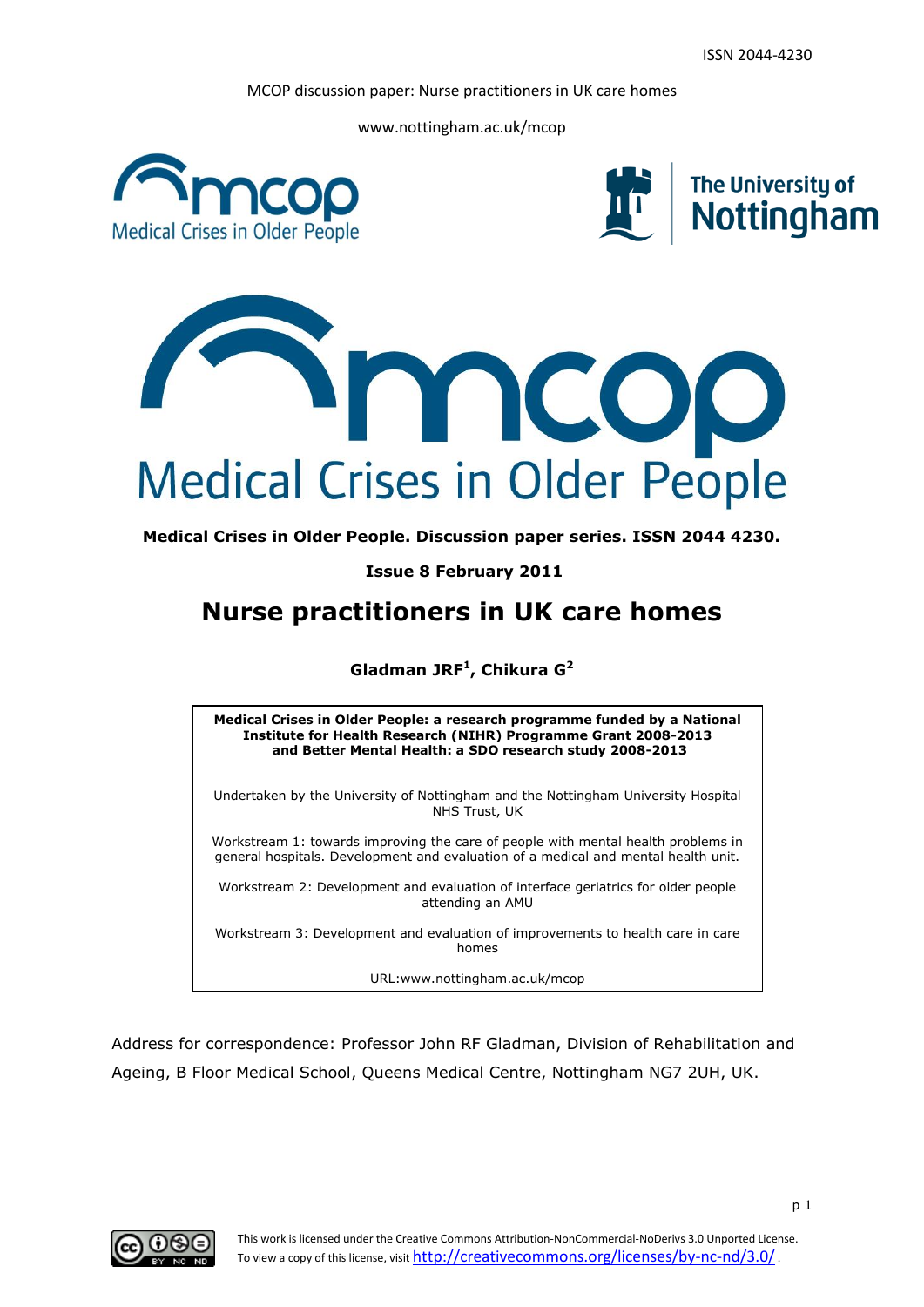www.nottingham.ac.uk/mcop





# **Nurse practitioners in UK care homes**

# **Summary**

This paper describes experiences using nurses with specialist expertise in gerontological nursing - advanced nurse practitioners - in care homes in Nottingham City and Nottinghamshire County Primary Care Trusts (PCT), observed in 2010. Two General Practice-based examples of using an advanced nurse practitioner and two PCT-provided examples are described and compared.

All four examples were driven by the health services, aiming to manage health service workload and resource use, and all four expected to be judged against such criteria. However, the actual practice of the advanced nurse practitioners was strongly concerned with the health and welfare of the patients, albeit acknowledging the need to justify their input in terms of reduction in resource use or cost. There was little evidence that these schemes were developed in partnership with the care home sector, although it was evident that close and valued collaboration occurred between the advanced nurse practitioner and care home staff in practice.

Using estimates of the cost of these services, and estimates of the number of hospital admissions and GPs visits that might be prevented, there is a plausible case that they could be cost effective. As there was little evidence that they were likely to bring about significant harm, there is also a plausible case that they could be cost effective. Indeed, valuable health gain could be achieved, increasing the likelihood of cost effectiveness. However, there is no controlled trial evidence in the UK to show whether such schemes are clinically effective or reduce resource use.

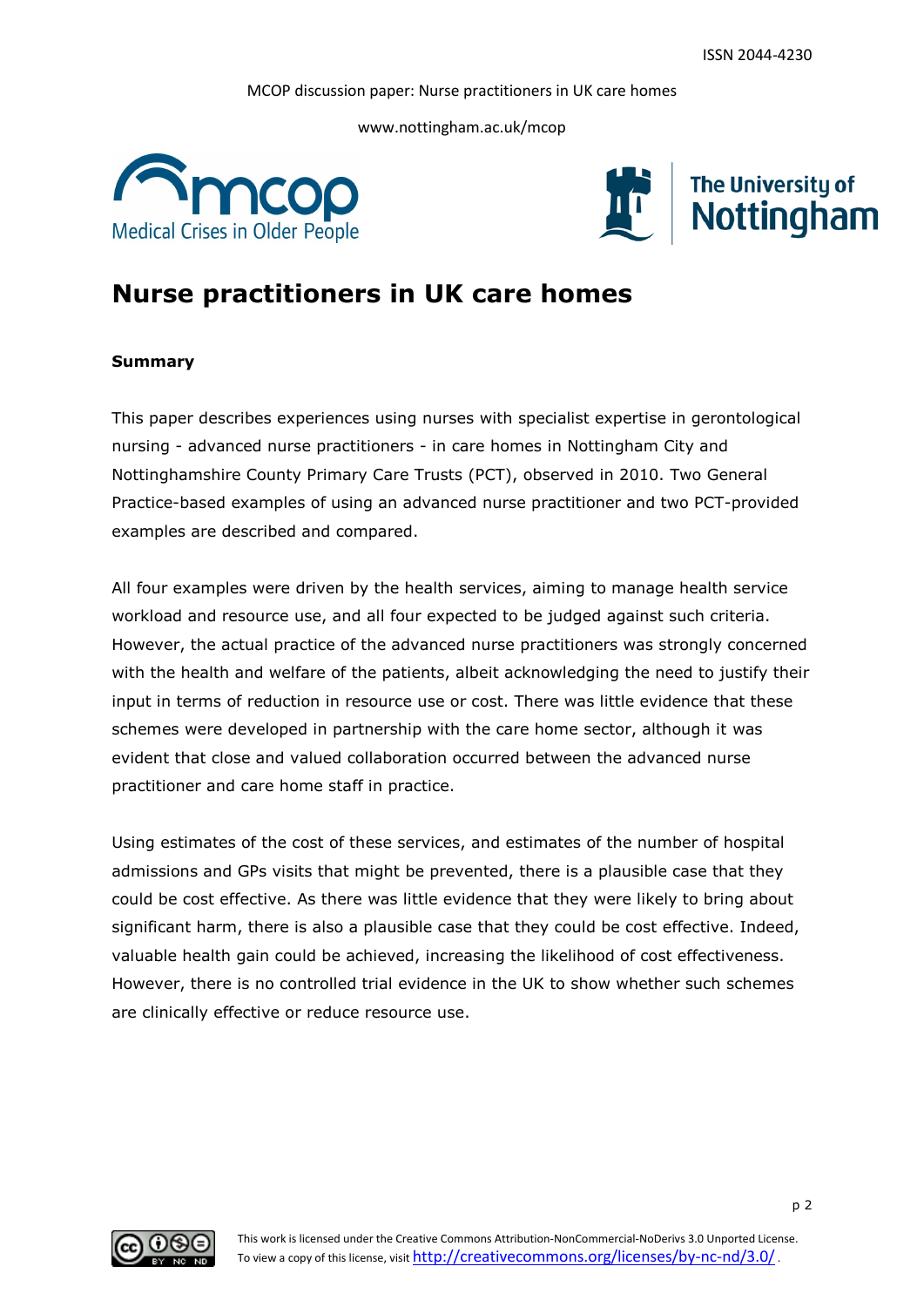www.nottingham.ac.uk/mcop





# **Introduction**

The overall aim of the Medical Crises in Older People [1] care home workstream was to improve the quality of health care to care home residents. The research objectives were to develop, implement and evaluate a better way to detect and respond to health problems in care home residents and to reduce the number of residents inappropriately admitted to hospital. The care home workstream initially comprised the following research elements:

- A cohort study of residents of a representative sample of care homes, to describe their health, changes in their health, and their health resource use
- Literature reviews of guidelines and protocols for health problems in care home settings, and of the RCT trial evidence in the care home setting
- An interview study of a variety of staff involved in the health care of residents of care homes

As the workstream developed, we were increasingly aware that a number of services were being developed in the UK. Interest in care home residents in Primary Care Trusts  $(PCTs)^1$  had mainly been driven by national concerns that these people were particularly vulnerable to unnecessary hospital admissions. Other factors also contributed to an interest in residents of care homes such as attention to people with long term conditions, publicity about the risks of antipsychotic drugs for people with dementia in these settings, regulatory roles such as safeguarding, and the quality assurance of healthfunded care. PCTs responded to this health policy climate by developing new services or pilot services [2]. These included:

 the promotion of a "preferred GP practice model" to optimise usual primary care. In this model the aim is for the residents of each care home to be registered with one local General Practice to provide primary care. This contrasts with current UK



1

 $1$  There were 152 PCTs, or organisations responsible for local health care arrangements, in England serving average populations of 330,000: the process of their abolition began in 2010 transferring many of their responsibilities to 500-600 consortia of GPs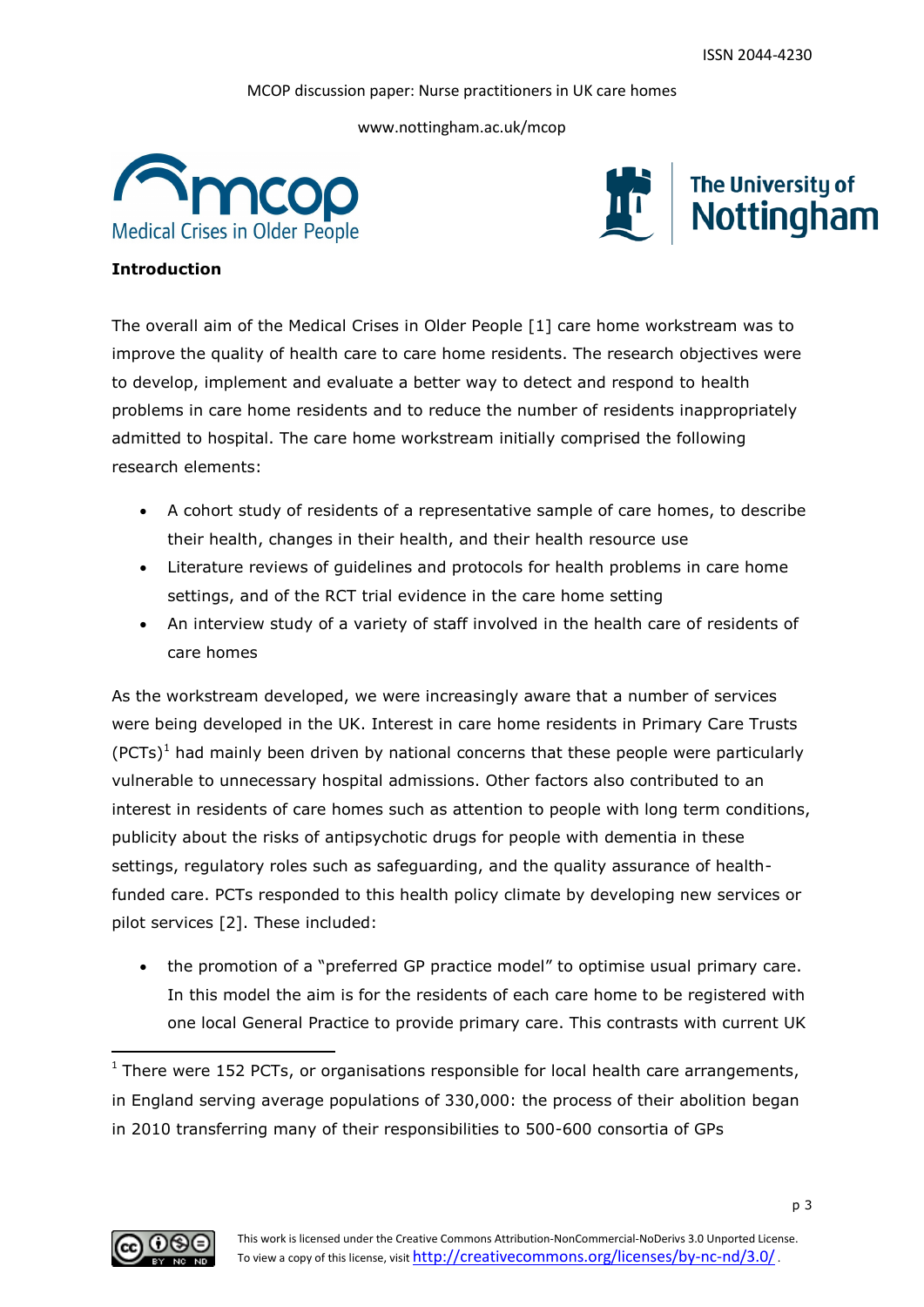www.nottingham.ac.uk/mcop





practice where most care homes have residents who are registered with several different General Practices.

- re-organisations of primary care such as the development of care home only practices
- rapid response multidisciplinary teams for care homes
- advanced nurse practitioners.

It was decided that the MCOP workstream could best achieve its objectives by supporting and learning from service evaluations of local service developments. By working with the practitioners providing and evaluating these services, the workstream would be able to understand the practical issues involved in setting up and delivering such services, and understand how they can best be evaluated in ways that are useful not only to the academic community but also to local practitioners and commissioners.

This paper describes the experience of four schemes involving the introduction of nurse practitioners that had been developed as part of normal, non-research-driven service developments locally, and that the principal author became aware of in his role as a community geriatrician:

- an advanced nurse practitioner scheme set up in a single GP practice, the Willows Medical Centre, Carton, Nottingham in 2010
- a scheme where two nurse practitioners served two practices in Sutton-in-Ashfield, Nottinghamshire, in 2009
- an advanced nurse practitioner employed, alongside other staff in a small team, by the Newark and Sherwood PCT with a remit to focus upon the management of people with long term conditions in care homes, since 2008
- an advanced nurse practitioner employed by Nottingham City PCT since 2009

# **Methods**

The overall approach taken in this paper to the evaluation of these services was:

• to describe each service from a system perspective, using data obtained by interviews with the service providers (service evaluation, not service research)

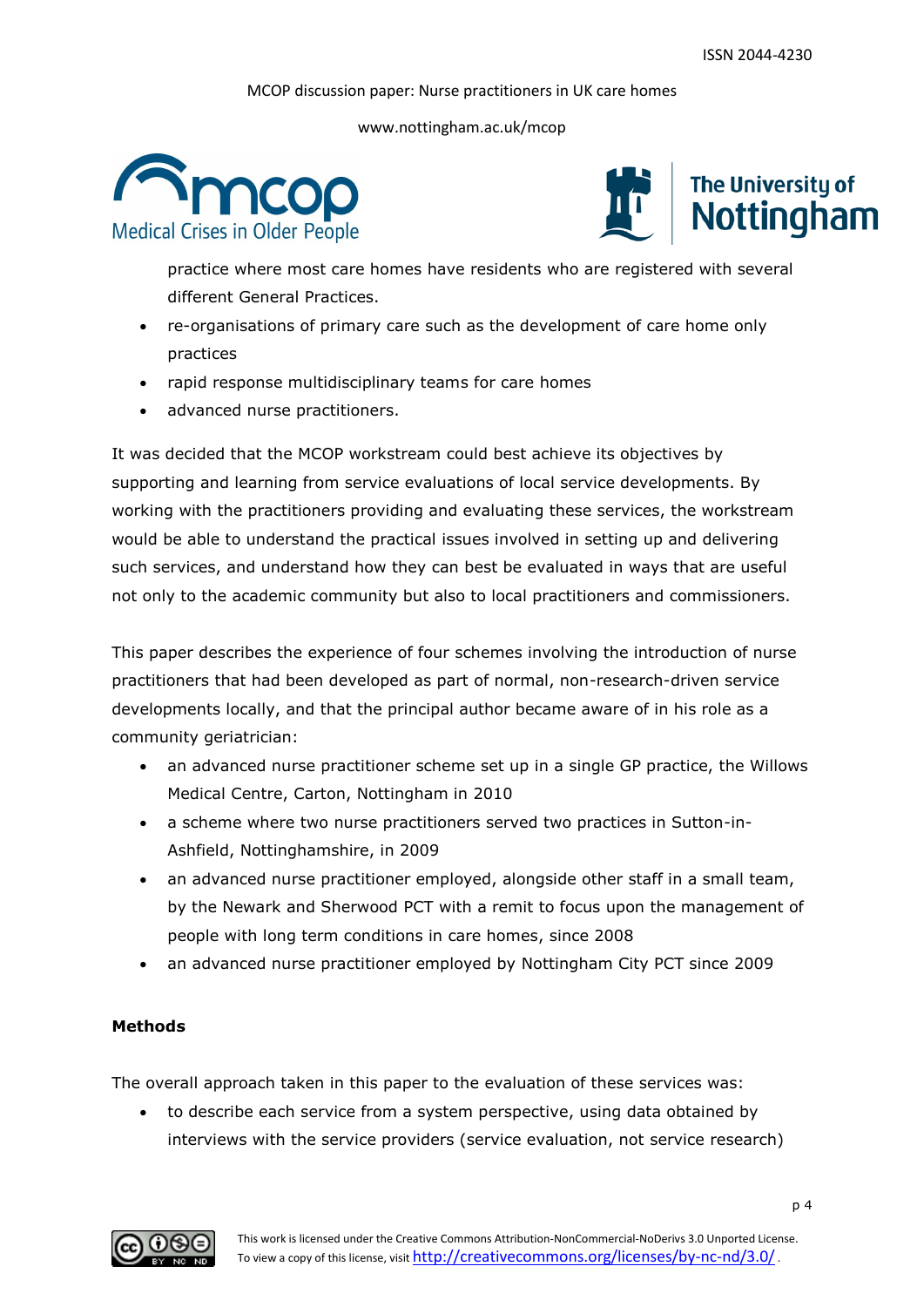www.nottingham.ac.uk/mcop





 to consider the actual or possible cost implications and clinical health implications of these services.

The framework used to describe the services in this evaluation draws upon Checkland and Scholes' human system theory [3]. In human systems theory, health services are defined by the interactions between six factors to form the 'root definition'. These six factors are the Customers (patients or residents), Actors (staff – care home, nurse practitioner and primary care), Transformations (changes made by the actors to the customers, and the processes used to do so), Worldview (reasons and justifications for setting up the service), Owners (those who own or control the service and who can assure its success or cause its failure), and the Environment (in particular any local factors that uniquely facilitate or hinder the service). These six factors are sometimes known by the acronym CATWOE.

The root definition is created by acquiring information (by interview or observation, or reference to records) under each of the CATWOE domains and establishing the interactions between them (again by interview or observation, with discussion and reflection). Typically an iterative approach is used, whereby an initial and simple root definition is first formed by the evaluator on the basis of scoping interviews and reference to existing documentation. This is then shown to others involved in the service to confirm that the information is correct, to consider the service as whole and hence identify areas of uncertainty and to request more detailed information. However, in this case, the CATWOE framework was used simply to structure the descriptions of the services obtained from one or two interviews with key staff.

# **Findings**

# Practice-based scheme in Carlton, Nottingham

### *Customers and Actors*

This was a small GP-based nurse practitioner service for residents of nursing homes registered with a single general practice. The scheme began to operate in January 2010 and had only been running for 5 months when it was studied. It was set in a small General Practice in Carlton - an urban part of Nottingham. The practice had 1.5WTE

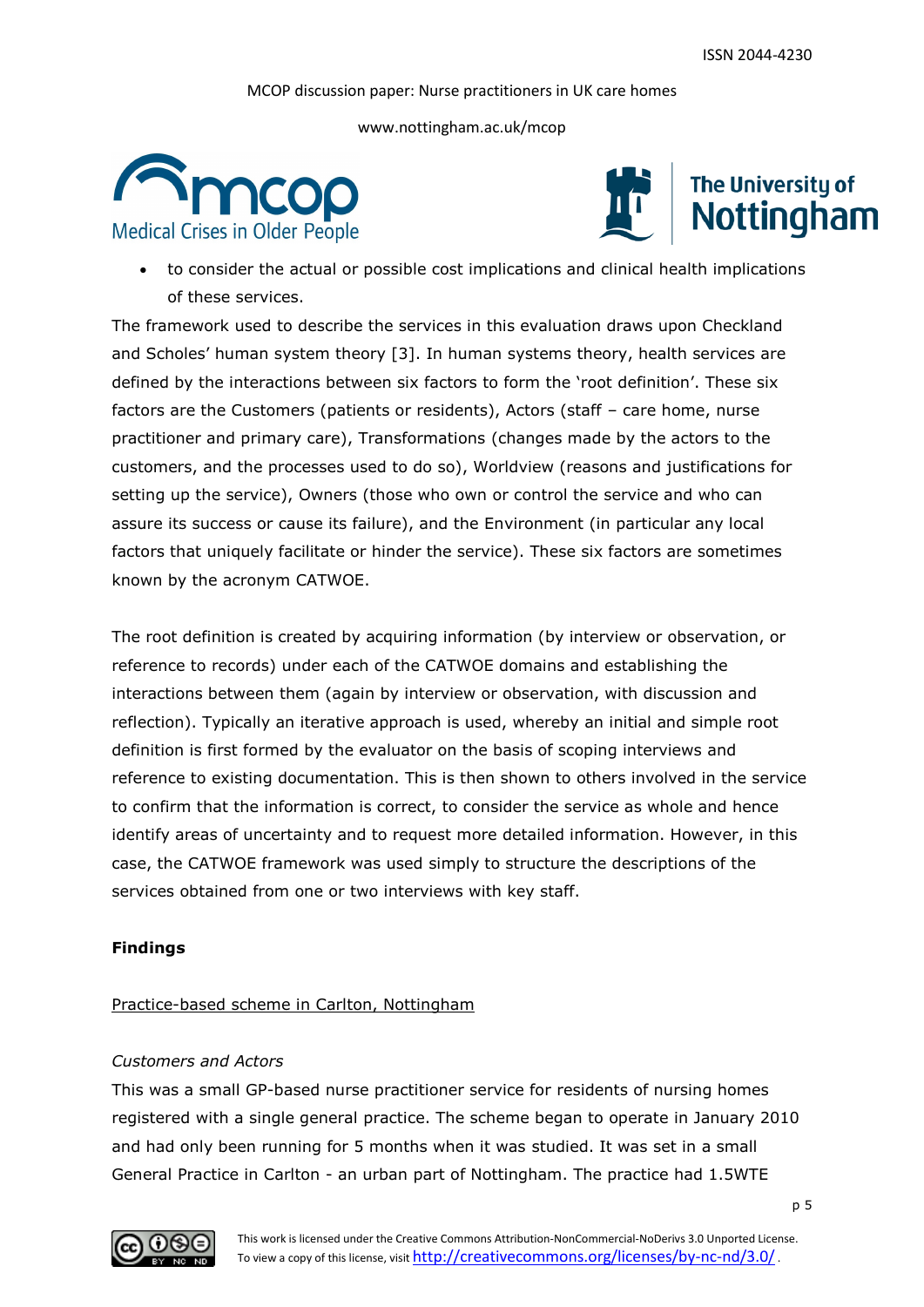www.nottingham.ac.uk/mcop





doctors, and a growing list size of around 4000. The service was delivered to the practice"s patients in nursing homes and delivered by a single advanced nurse practitioner working 2 sessions per week (0.2WTE) in this role. For the rest of her time she worked as a community matron with other patients living in their own homes. She was capable of prescribing independently. The salary cost of the practitioner for this service was estimated to be approximately £8000 per annum.

The CQC website [4] listed 10 nursing homes within 2 miles of the practice"s postcode. The practice had 47 patients in 4 of these 10 nursing homes. The service began with one local home, and subsequently extended to a second, with plans for it to extend to more nursing homes where the practice had patients. The first home was a dual registered home where, at the time of the evaluation, the practice provided health care for 22 of the 47 (47%) nursing residents. The second care home was also dual registered and the practice was responsible for 15 of the 88 (17%) nursing residents. The relationship between the practice, nurse practitioner and nursing homes was described by the practice manager as a "partnership" although no evidence of joint planning was apparent. The first home had a "good" CQC rating the second an "excellent" rating.

## *Worldview*

The service was initiated and set up by the practice manager. One reason to do so was that up to 6 visits per day were requested from local care homes which disrupted the GPs working day. Another reason was that the practice was finding it difficult to meet its performance targets, since it was more inconvenient and time consuming to review patients from care homes (usually on a visit to the home, without the benefits of the practice computer) than other community dwelling patients (who would attend the surgery). The practice manager said that another significant factor for this scheme was her confidence in the skills of the nurse practitioner who was already working as a community matron. She felt that these skills might usefully be applied to nursing home residents. No specific reason was given to provide a service to residents of nursing homes as opposed to all care home residents. When asked, the practice manager replied that she was aware of the number of their patients in nursing homes, because the

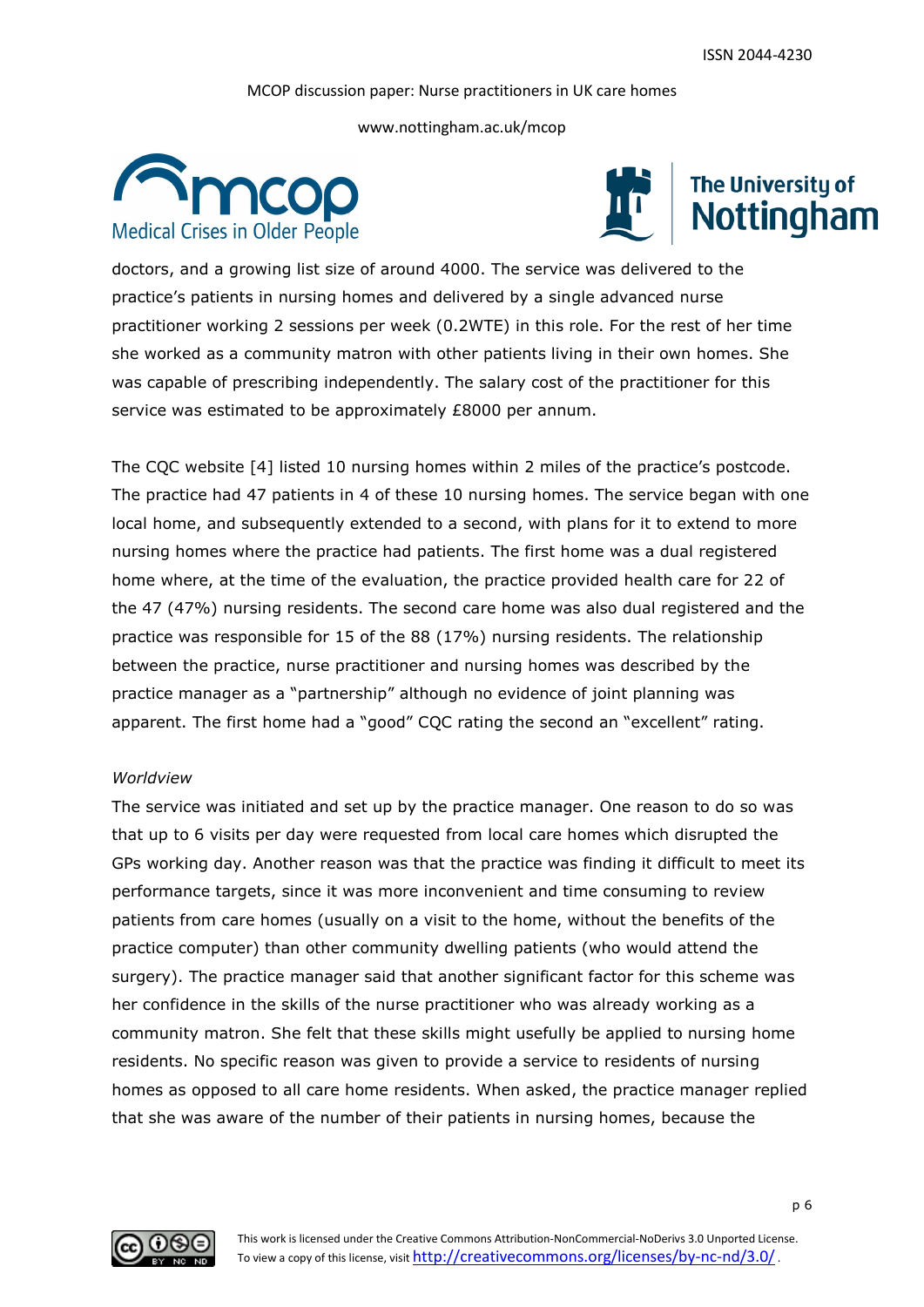www.nottingham.ac.uk/mcop





practice (like all GPs) receives a small extra payment for them: there is no extra payment to GPs for patients in residential homes. She did not recognise residents of residential homes to be in need of such a service.

# *Transformations*

All residents registered with the practice in the chosen homes were eligible for the service. All residents or their families consented to being involved when approached using usual clinical methods for obtaining consent: some residents were targeted because of their long term conditions, others for medication reviews, and in some cases they or their families had already sought out contact with the advanced nurse practitioner. The working style of the advanced nurse practitioner was developed inhouse and based on her experience gained as a community matron of the case management of frail people with multiple co-morbidities. Individual residents were all offered an assessment and reviewed at least monthly. Residents were reviewed with care home staff, and family members were frequently involved. An individualised assessment of each resident was made looking at health conditions, symptoms, mental health, activity, geriatric conditions and a special emphasis on medications. Care planning, involving family members, was routinely considered. The advanced nurse practitioner became the person who would first respond to a call to the practice for medical assistance (even on days when she was not specifically working in the care homes), instead of the GP wherever possible. There were no other dedicated staff working with the advanced nurse practitioner, but in keeping with her role and practice as a community matron she had access to a full range of community services and the GP.

It was difficult to discern changes as a result of the service at the patient level. This was understandable because no attempt had been taken to measure any improvement in health. Indeed, the word "benefit" to the practice manager meant reduction in GP workload, not patient benefit. However, the following anecdote illustrates the sort of interventions that were made, allowing possible benefits to be inferred. The nurse practitioner described an instance where only during a discussion between the family of a confused newly arrived care home resident and the advanced nurse practitioner did it come to light that the resident had previously been treated for diabetes. At the time of

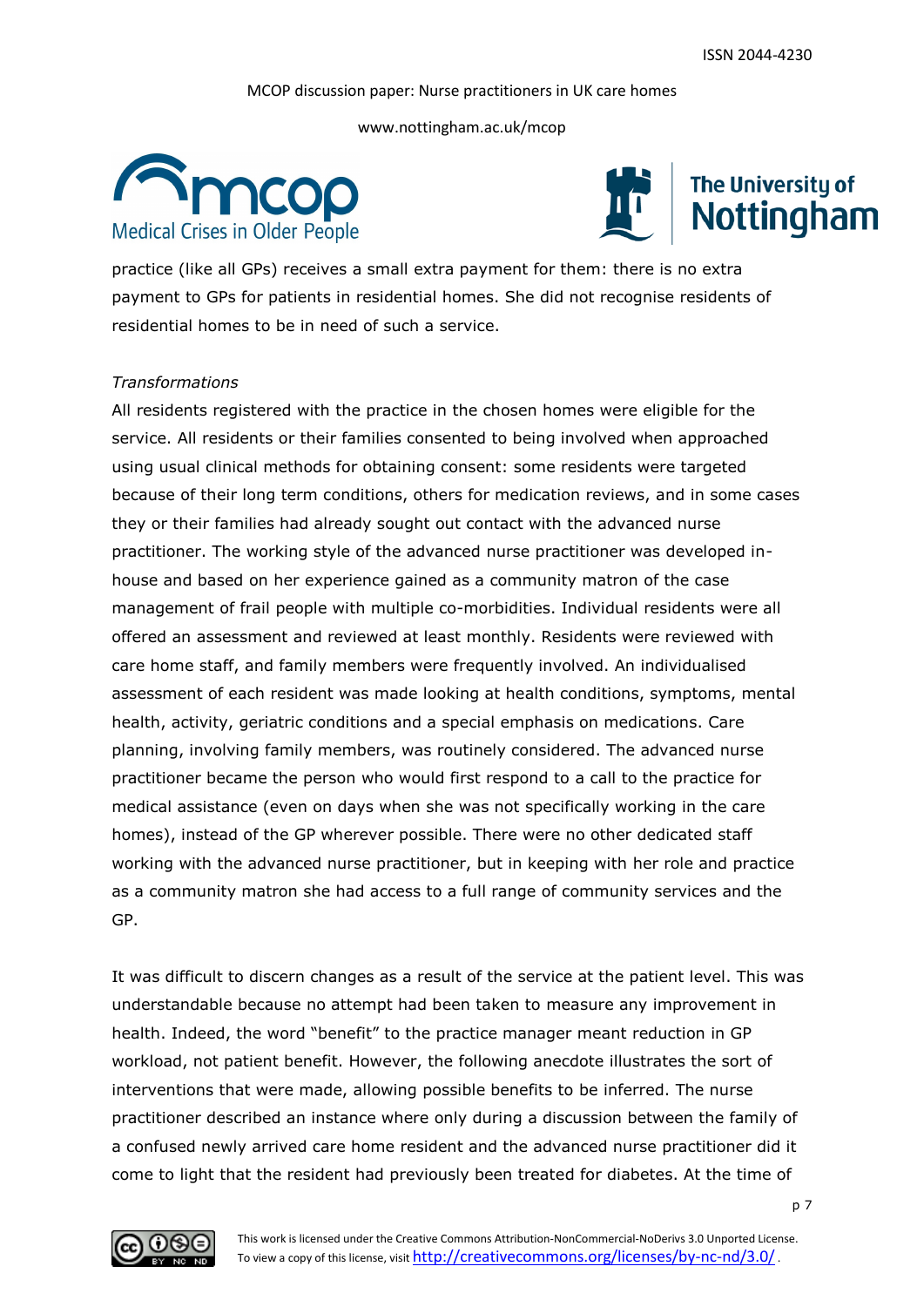www.nottingham.ac.uk/mcop





assessment the resident was not receiving treatment for diabetes. The explanation for this information deficiency was never elucidated, but the diagnosis was not known to the care home staff or the new GP. Investigation subsequently showed the resident to have poorly controlled diabetes, which soon settled on appropriate treatment. This intervention may have prevented an admission to hospital or at least the ill health associated with uncontrolled diabetes.

The practice's records were not sufficient to identify the number of hospital admissions arising from their residents in care homes before and after the introduction of the service. This was partly due to the fact that the number of emergency admissions arranged by the out-of-hours services (which would be expected to be far larger than the number arranged by the GPs during office hours) was not recorded.

Data were provided by the practice manager about the number of home visits made by the practice's doctors, and showed a mean of 31 home visits per month conducted by GPs during months when the advanced nurse practitioner was not present, and 16 for months when she was. Thus the advanced nurse practitioner, working both as a 0.8WTE community matron (a role that does not deal with people in care homes) and as a 0.2WTE care home advanced nurse practitioner, appeared to halve the number of GP home visits. If she avoided 15 GP visits a month, or 180 per year, then this would save approximately £7,700 per year (using the practice's figure of £42.90 for each GP visit). If the number of care home visits prevented was in proportion to the amount of her time allocated to care homes, then only 36 GP visits per year would be avoided, saving only £1,500 per year.

Given that an acute hospital admission for an older person is locally assumed to cost around £2,500, only three such admissions per year would need to be avoided for the salary cost of the nurse practitioner to be offset by the reduction in the costs of GP visits and hospital admissions. Clearly, this is potentially achievable, and cost savings are also possible. On the other hand, without controlled trial evidence, it cannot be certain that such intervention does not leave admission rates unaltered, or even raise them, and that it does not incur greater costs for example through referrals to other services.

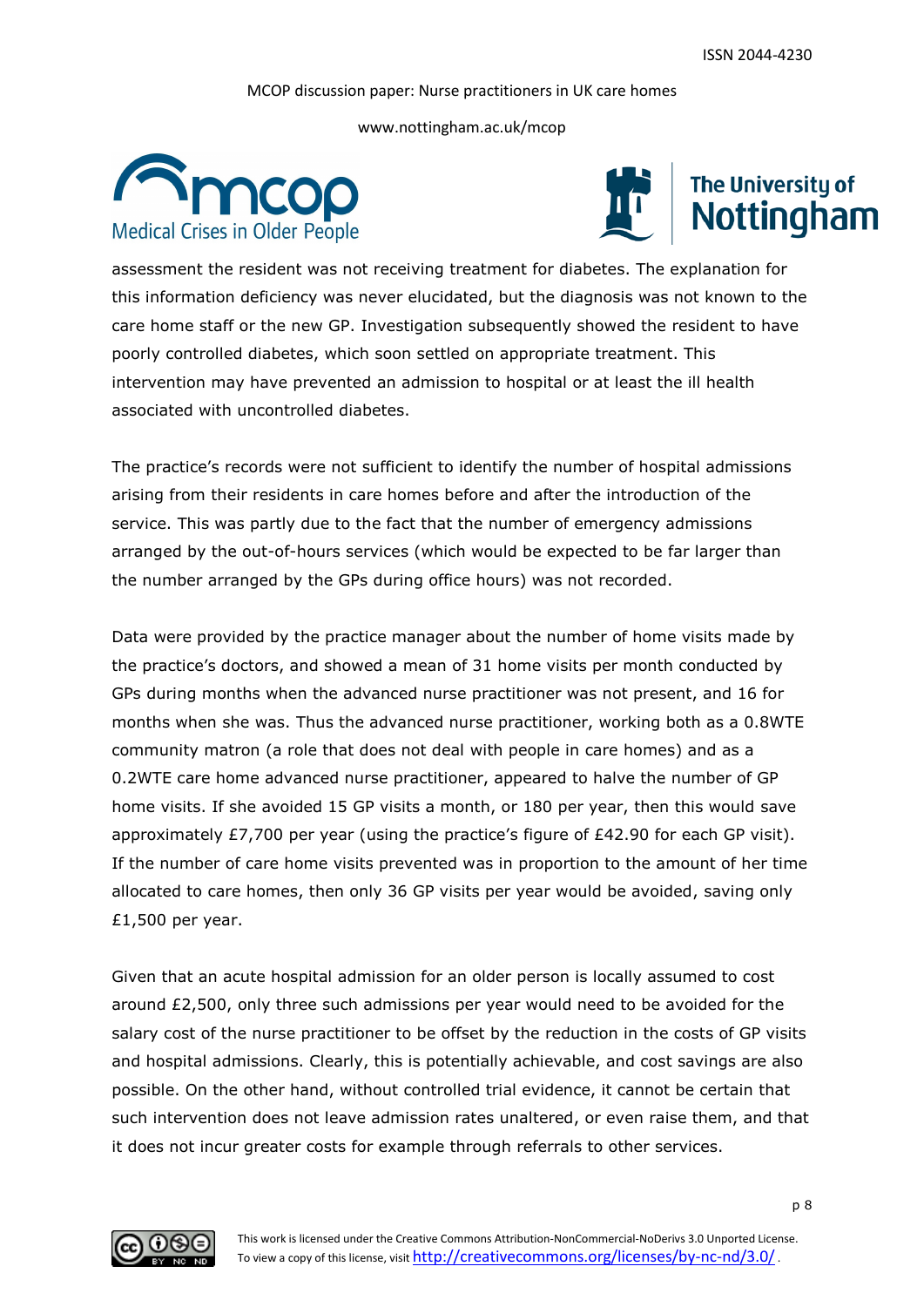www.nottingham.ac.uk/mcop





Practice-based scheme in Sutton-in-Ashfield

# *Actors and customers*

This scheme was set in two practices in Sutton-in-Ashfield (Woodlands and Willowbrook). It had been running for 1 year when this evaluation commenced. The practices had a total of 11 WTE doctors. The CQC website [4] listed 24 care homes within 1 mile of the base practice"s postcode. At the time of initial assessment, the service covered all residents registered with the practices in 12 local care homes: 8 were residential care homes and 4 were nursing homes; 8 were dementia registered, 2 were for "old age", 1 was for "physical disability" and 1 for learning disability. The scheme covered 191 patients in total. Seventy one (37%) were nursing home residents and 120 (63%) were residential home residents. The total number of beds in these 12 care homes was 474, so the service covered, 191/474=40% of the residents of these care homes. The number of residents on the scheme in each home ranged from 5 to 33 (mean 16). Two nurse practitioners, each working 4 days a week, were employed. There were no supporting staff in the scheme. Both nurse practitioners were independent prescribers, with extensive experience of the care of older people, and used to considerable amounts of clinical autonomy. The care homes involved in the service were described as willing partners, with no sense that they were coerced or that they objected to increased involvement from the practice – on the contrary it appears that the nurse practitioners were probably more acceptable in some ways than the doctors, at least to care home staff, in that they were seen as more easily approached. Although described as planned in partnership, leadership was entirely by the practices.

# *Worldview*

The service was initiated by the practices and led by one GP from each practice. There were several reasons for establishing the service. The partners of both practices had noted a rise in the number of care homes in the vicinity. The finding that 24 care homes are located within 1 mile of the practice on the CQC website confirmed the practice"s view that they had a high density of care homes in their catchment area. A consequence of this was that the GPs found that they were being called frequently to the homes (care home residents being unlikely to be able to visit the surgery) and were concerned by the difficulty of providing good care, at short notice and in a short time, in the care

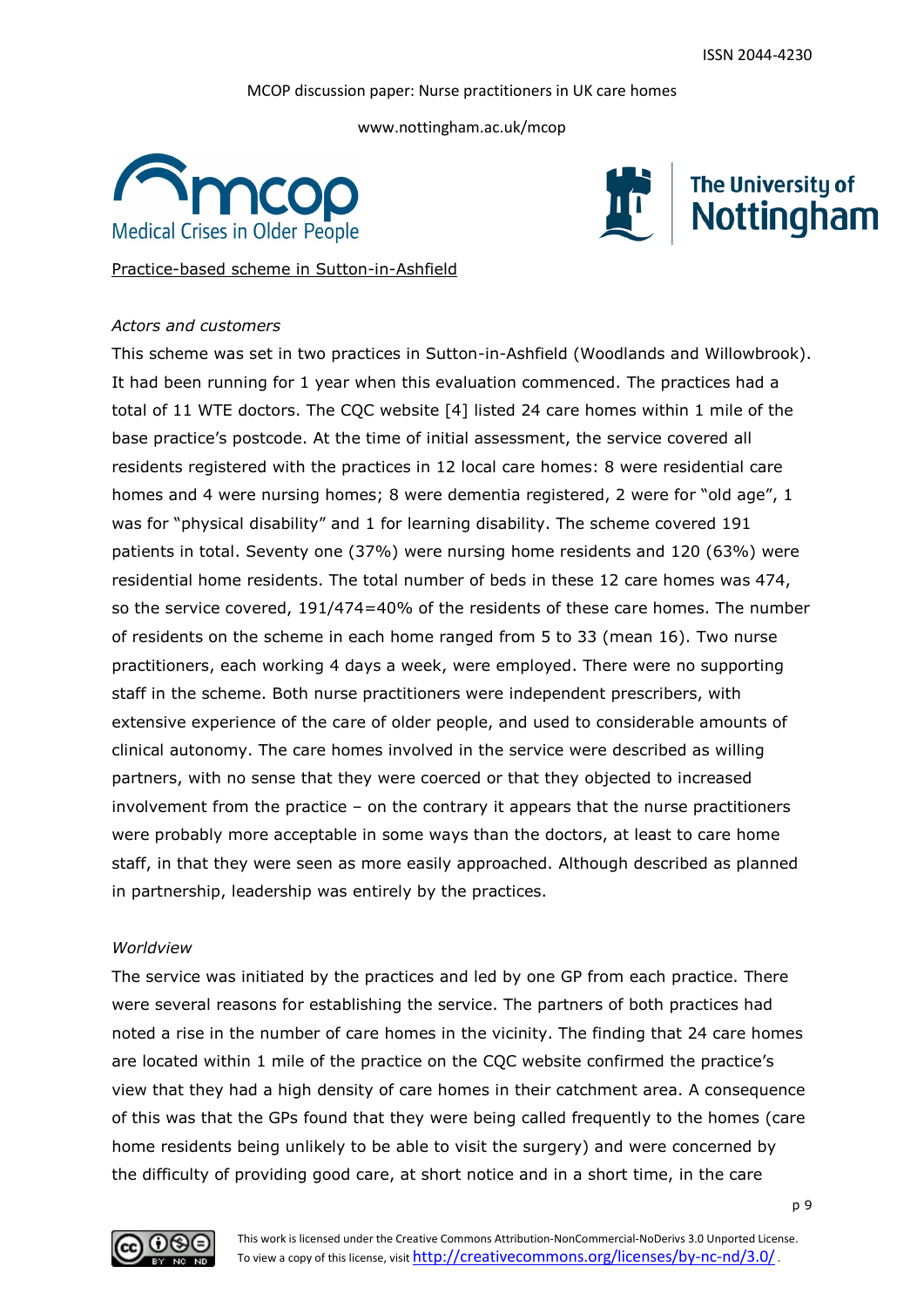www.nottingham.ac.uk/mcop





home setting, and to such complex patients. Many residents had moved to this area from elsewhere and were not previously known the GPs, which made the GPs task even more challenging.

# *Transformations*

The style of intervention was similar to that described in the Carlton scheme, representing the use of the nurse practitioners as the first line of primary care for care home residents for the practice, under supervision of the local GPs.

Little direct information was available on any clinical benefits of the intervention, but there was some indirect evidence:

- The number of residents registering with the two practices was believed to have risen since the service was introduced, because it was believed to provide a good service. Residents or their families all consented to the service and seemed satisfied. One or two anecdotal reports picked up by the GP suggested that families of residents were highly satisfied with the new arrangements. There was no evidence of dissatisfaction, although there were reports of family members initially wary of a service that they perceived to be denying access to a doctor.
- Medication reviews were thought to be bringing about reductions in prescribing costs. One simple observation is that homes were stockpiling drugs that were prescribed and dispensed but were not actually given – typically drugs that had been stopped by the GP but for some reason had remained on repeat prescription lists. Another potential saving was from dressings which also appear to be stockpiled by care homes.

Given the size of the scheme (nearly 200 residents), many GP visits and hospital admissions would be expected, giving a potential for some to be avoided and hence offset the costs of the practitioners. This scheme, staffed with 2\*0.8WTE=1.6WTE advance nurse practitioners, was eight times more resourced than the Carlton scheme (0.2WTE), but had a case load only four times as large (191 vs 47). Hospital admission rates from care homes average 50% per year which, for this cohort, represents 100 admissions per year. If half of these were to be prevented (compatible with the

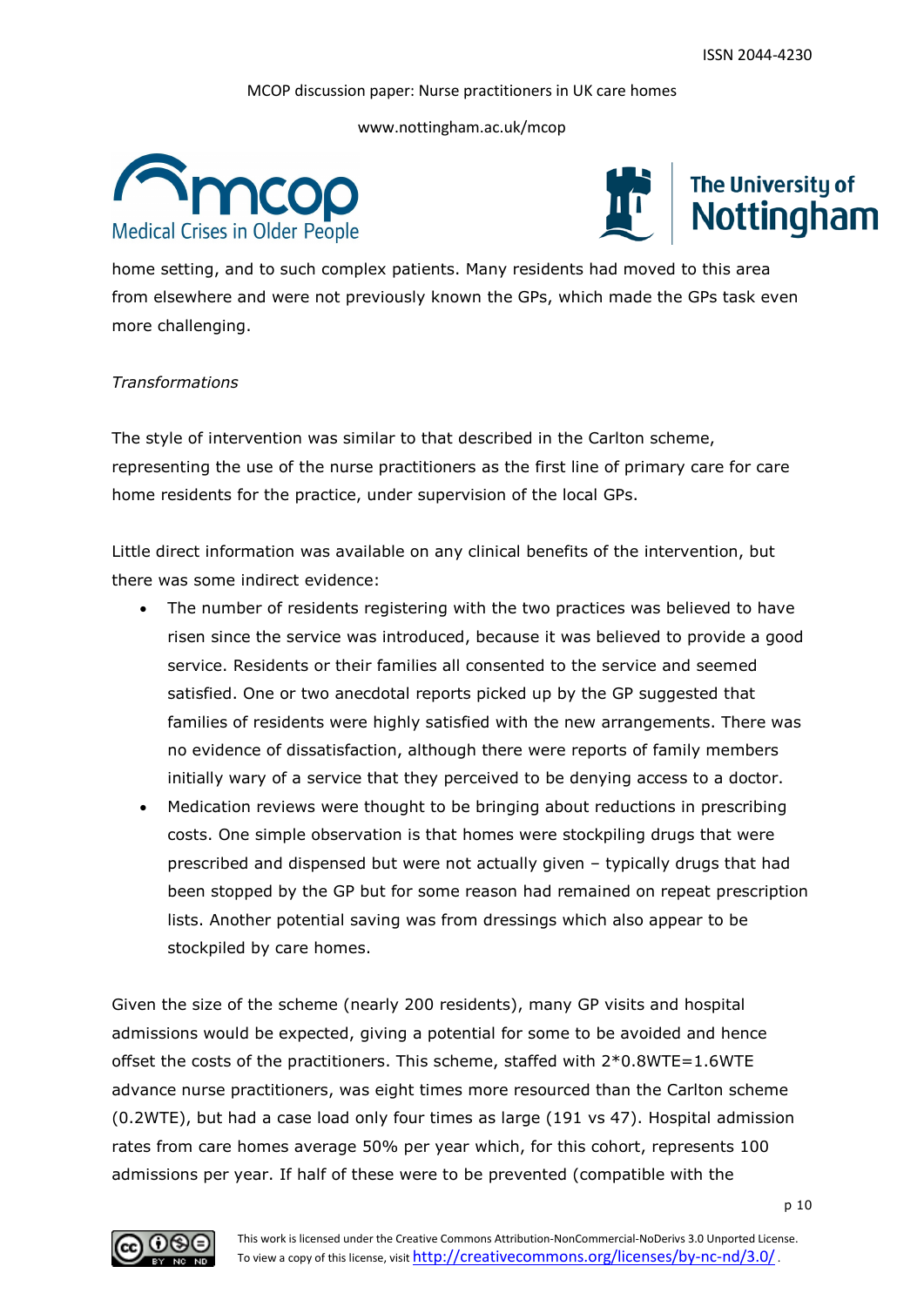www.nottingham.ac.uk/mcop





experience in the US of the Evercare nurse practitioner scheme [5]) then  $50*£2,500 =$ £125,000 might be saved through prevented admissions. If this service also prevented a similar number of GP visits to the Carlton scheme when adjusted for the size of the case load, savings of £6,000 in GP visits might be expected. Together this would result in £131,000 in annual savings, whereas the cost of the nurse practitioners was approximately £64,000 per annum. If only half as effective as Evercare nurses, the scheme could still be cost neutral. No hard evidence exists to show that the Sutton in Ashfield scheme is effective at all, but there is at least a plausible case that it might be cost effective if it was half as effective as such nurse practitioners were in the US Evercare scheme.

#### Newark and Sherwood PCT-led service

# *Customers and Actors*

In this service an advanced nurse practitioner was employed as a community matron, in post since 2006 in parallel with six other community matrons, as part of the Newark and Sherwood PCT"s response to the management of long term conditions. PCTs in England had been encouraged to develop services for long term conditions based upon a model in which the small number of people with multiple and complex conditions are case managed by skilled practitioners. She worked closely with a community psychiatric nurse and had support from an (unregistered) nurse assistant, both of whom also had sole responsibility to care homes in the locality. Her community matron colleagues were encouraged to refer patients for case management in care homes to her. Newark and Sherwood is largely rural and has a population of 112 600. There were 32 registered care homes, with a total care home population of around 1,200.

Whereas the customers of the Carlton and Sutton-in-Ashfield services were well defined by virtue of being on a GP list and in a given home, this nurse practitioner was required to take on a case load of patients from different GPs and in different homes. At the time of initial service assessment she had 93 patients on her case load, in 15 different homes. Patients came on to her case load by referral from multiple sources: other matrons; care home managers; as a result of joining teams involved in the "safeguarding" process to protect patients from abuse; as a result of assessments made to establish eligibility for

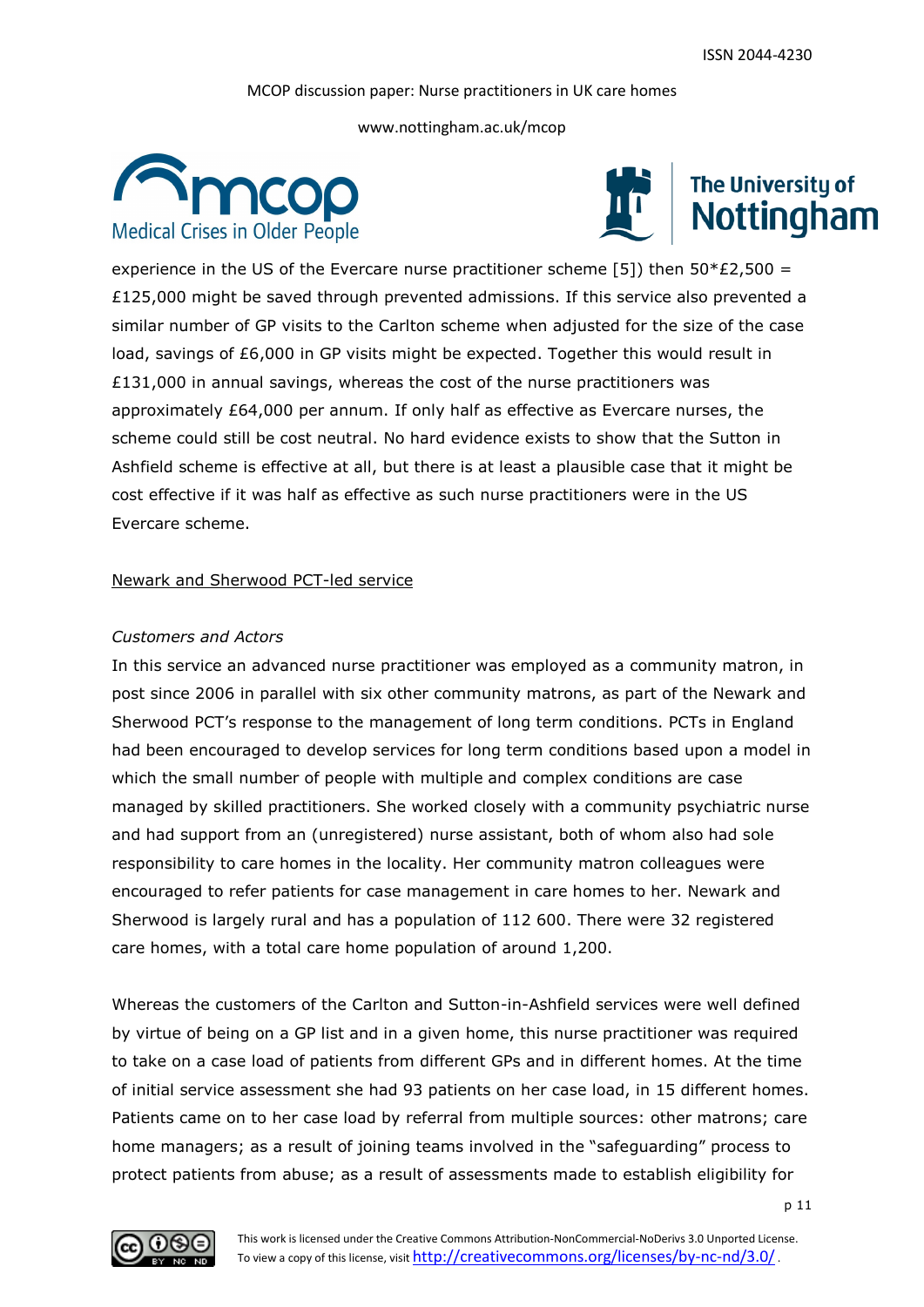www.nottingham.ac.uk/mcop





NHS-funded care; social workers, and GPs. She also took it upon herself to ask staff at the local Emergency Department to collect the records of patients attending it who lived in a care home, and used this to identify potential patients. In doing so on one occasion she noted that the majority of attendees came from one care home, and she therefore decided to provide targeted support to that home. She felt that the potential number of people with whom she could usefully be involved was large and distributed over a large geographical area. This meant that it was necessary for her to prioritise her case load and to discharge some patients from it.

The clinical practice described by this nurse practitioner was similar to that described in the previously described services, but this service differed in terms of the nature of the "customers" (patients and care homes) and the relationship to them. This service was also different from the previously described services in that the nurse practitioner worked alongside a community psychiatric nurse and a nursing support worker. There were close links with other members of the long term conditions service, such as heart failure or COPD specialist nurses. Given the distributed nature of her patients, she was unable to make particular links with specific GPs. This is why she felt the number of referrals from GPs was low – GPs were likely to be unaware of her existence.

# *Transformations*

Although working to an individualised case management model, this nurse practitioner more overtly aimed to intervene at the level of the care homes rather than individual patients. At times she would pick up patients for her case load through informal discussion while attending to an existing patient. She was also aware that an intervention in a given patient on her case load could affect the management of many others in the same home and not on her list. An example of this was her use of a structured tool to guide the management of the last days of life for a dying patient that the care home subsequently used unprompted for other dying patients.

This nurse practitioner reported that some care homes did not refer her patients and appeared not to engage with her. In case this was due to lack of knowledge of her service, she delivered leaflets by hand to all homes in the area, but this seemed to make little difference. It was not clear to her why this was: she doubted that it was a

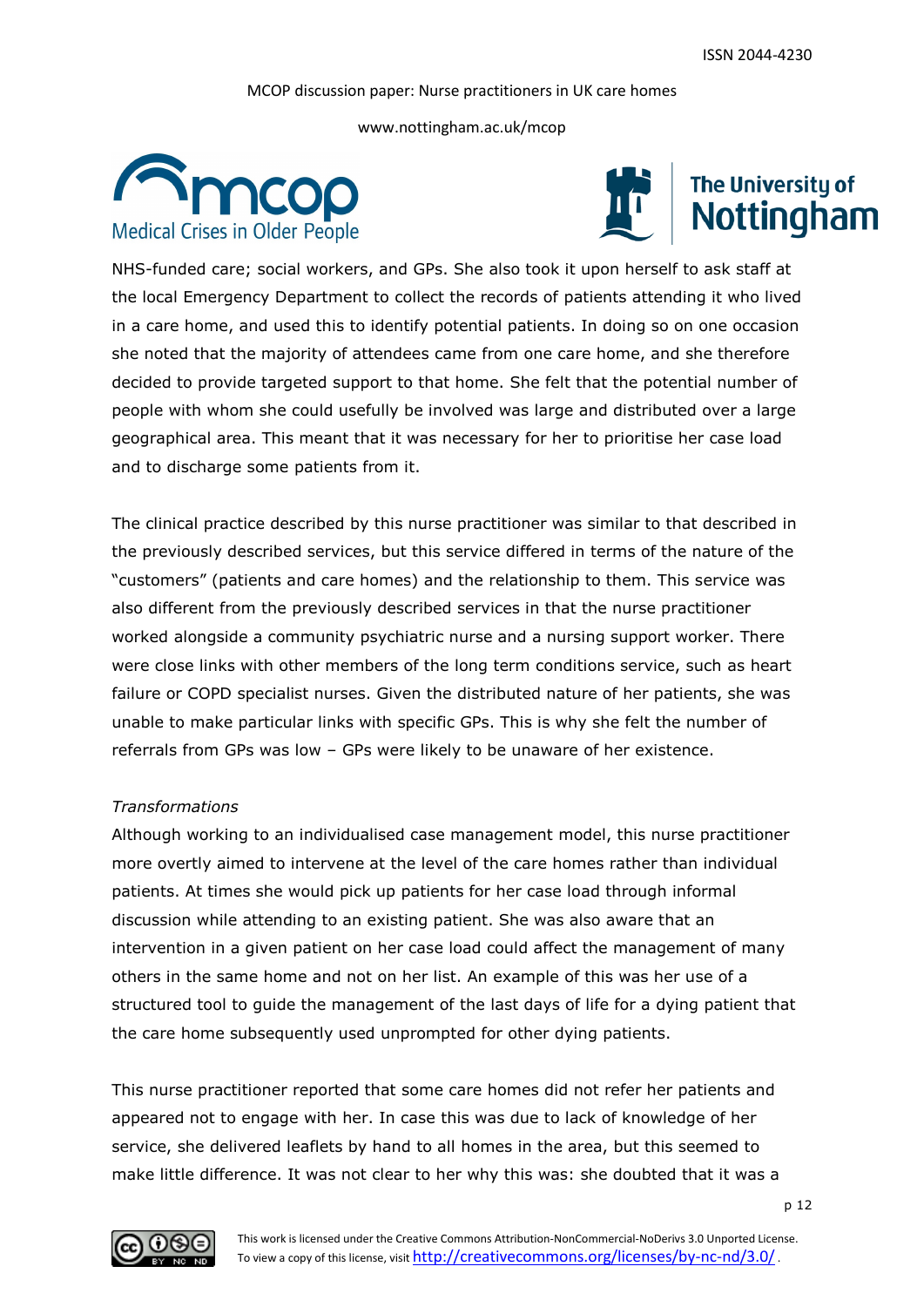www.nottingham.ac.uk/mcop





lack of need (although admittedly need might be met in other ways), it might have a failure to recognise or respond to need. She may have been perceived to have a regulatory function. The service was not planned in partnership with the care home sector and neither was it linked to the local GPs. It was targeted towards patients with concerns related to safeguarding against neglect or other forms of abuse. This is compatible with her reports of meeting defensive or frankly hostile responses from care home managers on first contact. However, with both tact and persistence she reported that she was able to gain co-operation even after initially hostile responses. Over time, initially hostile care home managers referred to her freely and worked with her constructively. Experiences like this made her concerned that other homes in the area that did not use her service might have similarly undisclosed concerns.

The processes employed and interventions delivered by the nurse practitioner were based around case management principles. She undertook a comprehensive assessment ("top to toe") which was mainly physical in nature, working with her psychiatric nursing colleague where required. She noted, however, that in many patients referred by her community colleagues, many of the aspects of long term condition management that had occupied them in the community disappeared on moving into a care home. With regular supervision, attention to diet, compliance and hygiene, many of the long term conditions (such as diabetes or COPD) became stable and she could discharge the patient from her case load. At the same time, far more than her community colleagues, she found that end of life care planning and end of life care itself was common. She noted that few patients, even from community colleagues, entered homes with an end of life care plan. She reported that she met little resistance when introducing these matters. She felt that by the time the patients entered a care home, often having had a long stay in hospital that they were keen not to repeat, as well as an acceptance that the end was approaching, they were ready for the process. Some interventions were delivered at the care home level to staff, such as awareness training regarding pressure care.

The nurse practitioner largely worked with an expectation that she would complete the requisite documentation and maintain a case load – a requirement to demonstrate process, not outcome. She understood the rationale of the service was to prevent

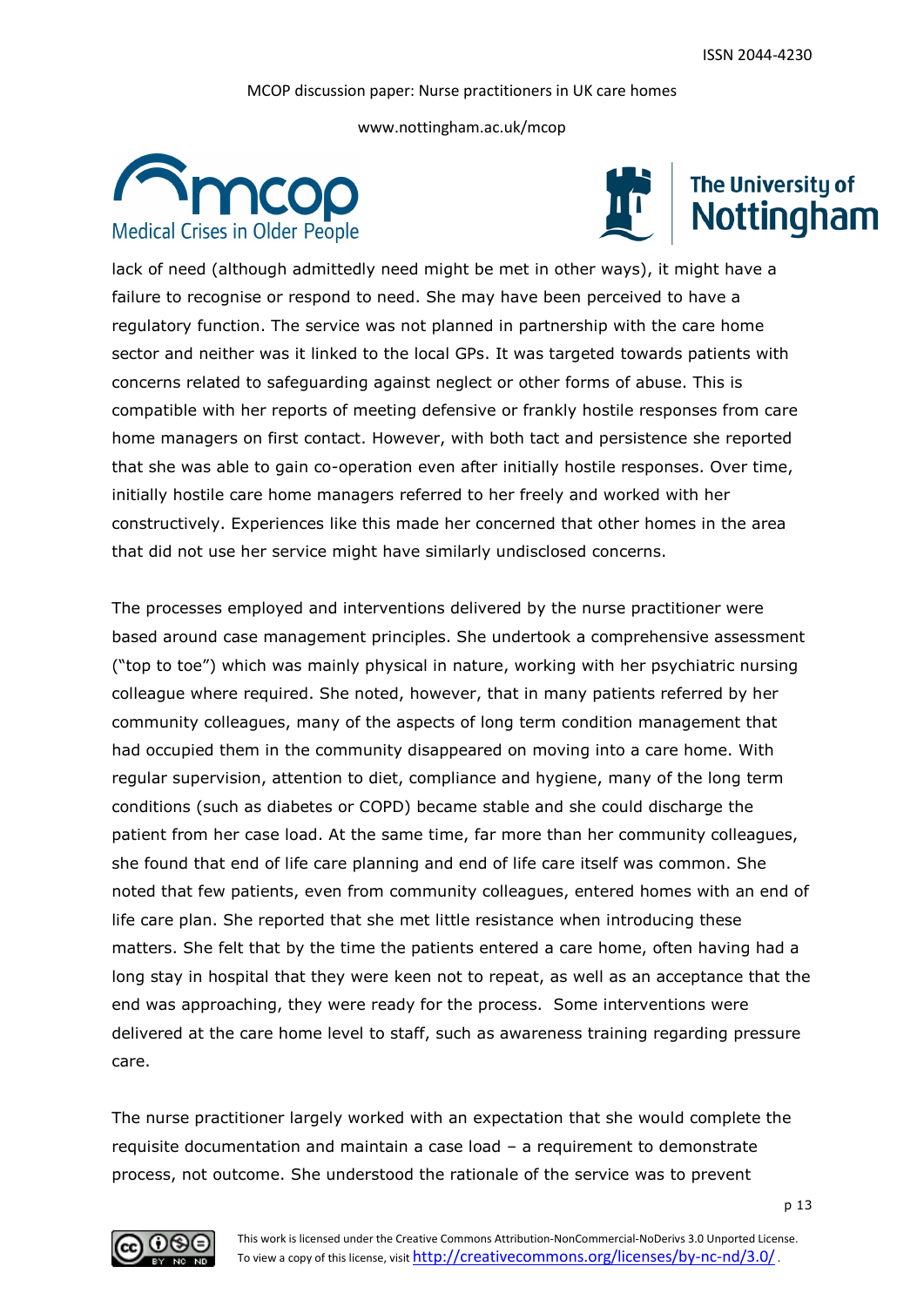www.nottingham.ac.uk/mcop





patients being admitted to hospital, and assumed that her role was expected to be cost saving (not merely cost effective). She found it hard to characterise the benefits of the service, but the two anecdotes below illustrate the sort of clinical and economic benefits that could be achieved.

One anecdote concerned a lady with dementia in a residential care home in whom breast cancer was diagnosed. Her two daughters disagreed about whether she should have surgical treatment. The nurse practitioner took the various parties through the Best Interests processes (as required by the Mental Capacity Act 2005) following which a decision was made for her to accept the surgery offered by the breast surgeon. Arrangements were then made for health service funded financial support to allow her to spend a few weeks post-operatively in the nursing home facility associated with her residential home. This enabled her to be discharged from hospital the first day post operatively (with a drain still in place) and potentially avoided a cascade of hospital associated setbacks (agitation, pulling out her drain, UTIs, falls or factures, other iatrogenic infections). This overall course of action enabled the patient to have optimal health gain and reduced the risk of harm, the family were likely to be better supported, and the time spent in hospital was minimised. It required a lot of work, hence time and cost, but this may well be offset by the health benefits and cost savings.

The second anecdote illustrated the subtle way patients were referred. While discussing a patient with a care home manager, the nurse practitioner overheard a telephone conversation between the care home manager and a relative who was irate because several letters from the speech and language department offering the resident (who had dementia and a swallowing problem) an appointment for assessment in the hospital had not been attended to. The nurse practitioner offered to assess, and as a result arranged thickened fluids, a modified diet and a chair better able to maintain her posture. The resident"s swallowing problem improved. End of life planning was also initiated. The nurse practitioner judged that the resident would not have been able to tolerate going to hospital for assessment anyway. This case also illustrates that benefits of the service could be expected in terms of the patient"s health, the satisfaction of the daughter, and in the potential avoidance of an admission to hospital with a chest infection or for terminal care.



This work is licensed under the Creative Commons Attribution-NonCommercial-NoDerivs 3.0 Unported License. To view a copy of this license, visit http://creativecommons.org/licenses/by-nc-nd/3.0/.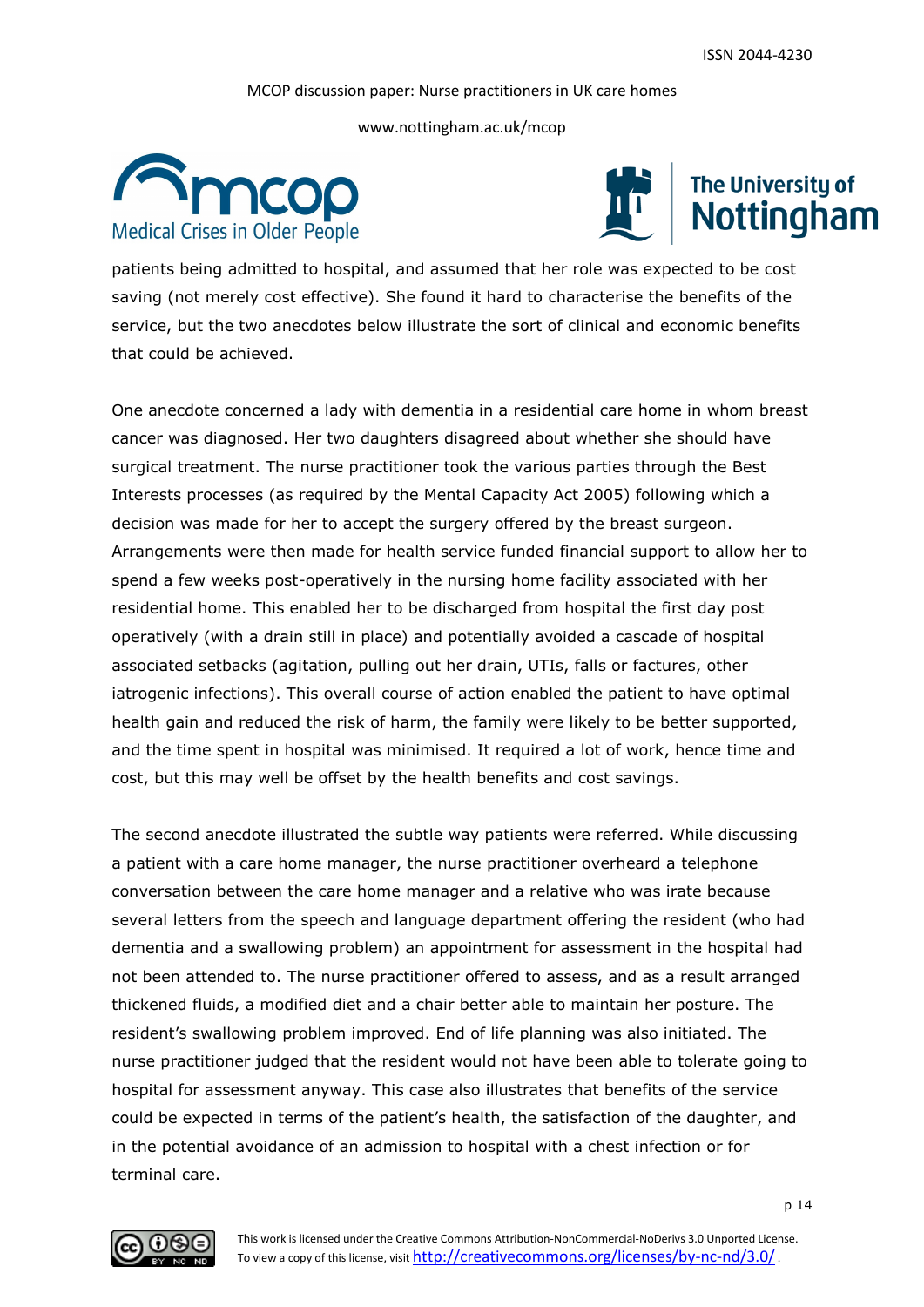www.nottingham.ac.uk/mcop





The nurse practitioner and her colleagues had conducted a satisfaction survey of eleven care home managers in involved homes in the area. The results are shown in the box, and were strongly positive. They were confirmed by the free text comments that accompanied the survey: speed and ease of access, helpfulness such as referral to other agencies, and confidence-giving were mentioned, sometimes explicitly rated more positively than usual GP cover.

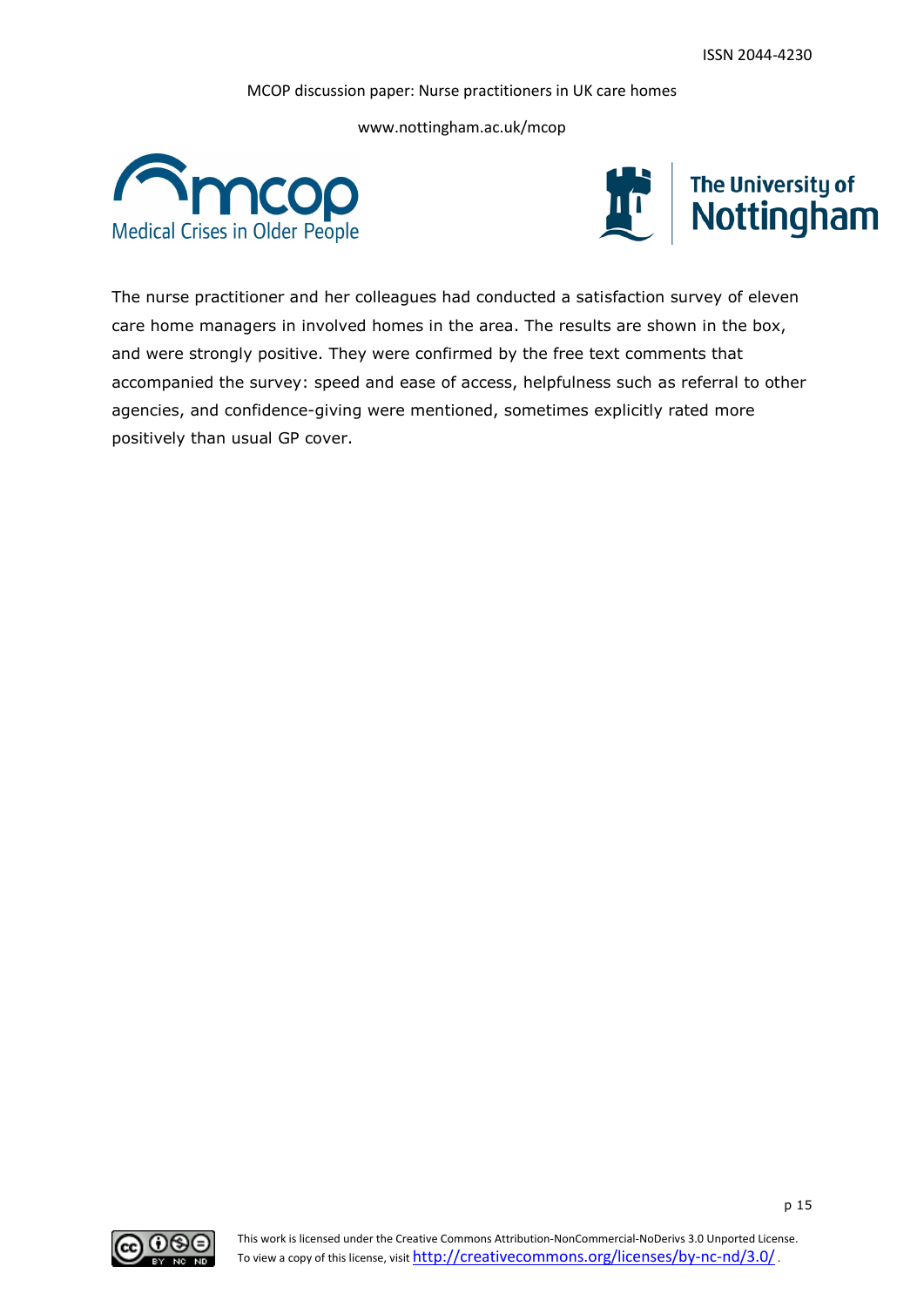www.nottingham.ac.uk/mcop





Comments from care home managers" free text from survey form

- Faster response to requests
- It is an excellent service. The team appear to have worked very hard and this shows through in the excellent support they give
- Would like more SALT and physio input. This is a very important service which benefits staff, residents and their families. The team are usually available each weekday and willingly give advice over the phone.
- Service very effective. Staff always pleasant and polite.
- I highly recommend this resource/service in care homes, it is extremely beneficial to the continuing care of our residents. More staff to help the already excellent team in providing advice and help that we require.
- More staff. The team that visit are fantastic and very helpful.
- Excellent support given
- More staff and weekly surgeries
- Would like more contact with continuing care teams. Only used teams on a couple of occasions, both times support was excellent, just in advisory capacity.
- We are extremely pleased with the service and support provided by the long term conditions team.
- It would be excellent if the service covered the whole of Nottinghamshire. Having Linda, Mark and the team has prevented a lot of hospital admissions and has boosted my confidence knowing they are only a phone call away.
- I think all care homes should have the support of a long term conditions team, as they also help us to get the equipment we need faster and referrals are quicker for our residents.
- It is nice to know that to refer a resident to a CPN, I only have to pick up the phone instead of going through a GP which would take weeks.
- Our residents also have a lot of respect for the team.

The nurse practitioner kept records of the number of "exacerbations" experienced by her caseload (episodes of worsening health requiring action), and the number of these requiring hospital admissions – there were 51`exacerbations in the year from February 2008 - January 2009, 15 of which led to admission to hospital. She also recorded that there were 35 deaths in her cohort over the same year, only three of these died in hospital. This is compatible with a reduction in the number of people dying in hospital, since usually around  $\frac{1}{4}$  of deaths in care home residents occur in hospital [6]. Using these figures, the number of expected hospital admissions for death reduced from 35/4= 8.75 to 3, or 5.75 hospital deaths prevented per year, nearly one every other month.

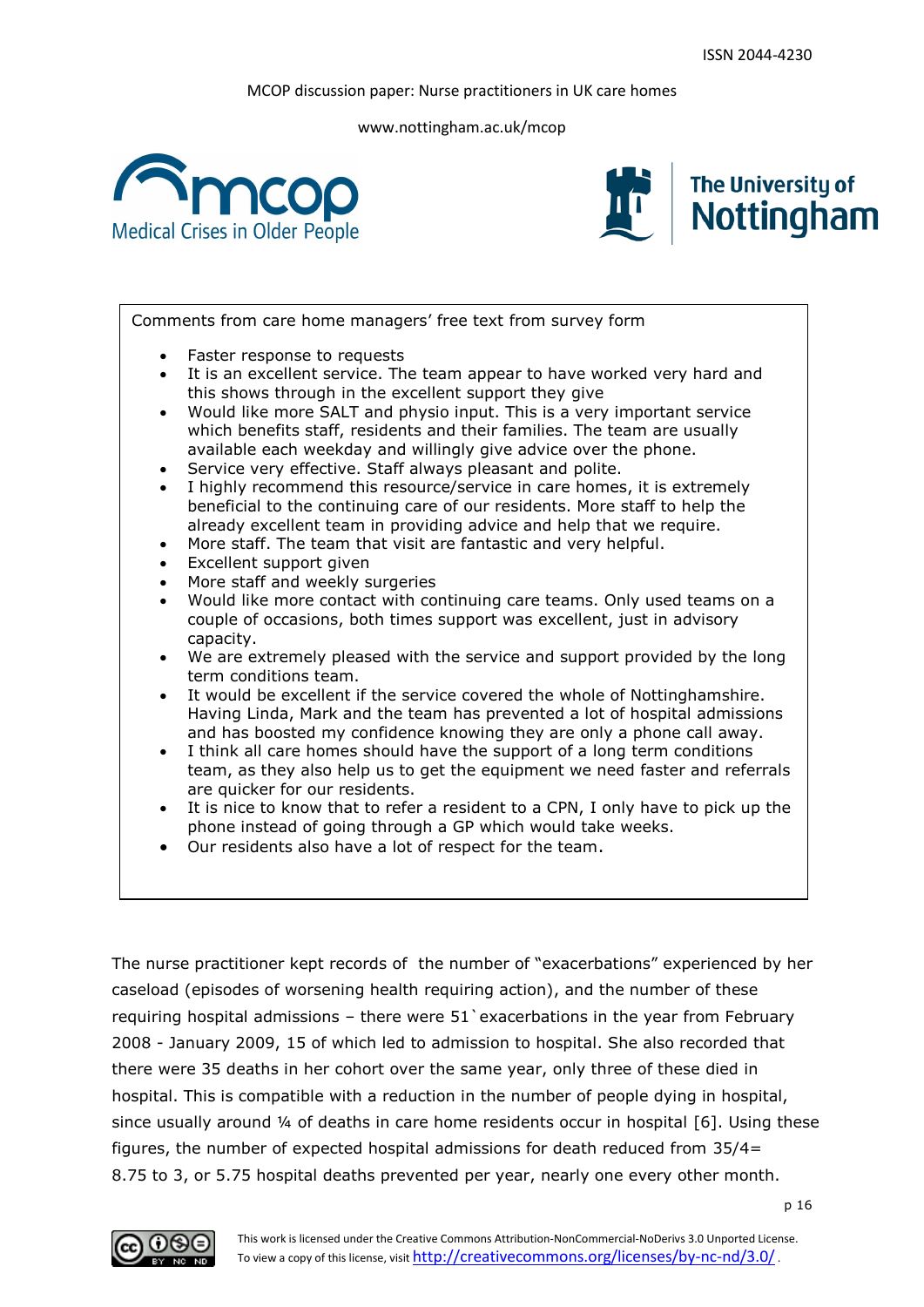www.nottingham.ac.uk/mcop





At an average cost of £2500 per admission, this would amount to savings of £14,375 per annum. If the proportion of people with "exacerbations" who were usually admitted to hospital was similar to that for deaths, (1/4, a plausible guess, no more), then the expected number of admissions would have been 51/4=12.75. Since there were 15 admissions to hospital, it is plausible that no hospital admissions for people who were not dying were prevented. If however, the proportion of residents with exacerbations who would ordinarily be admitted to hospital was higher, say  $\frac{1}{2}$ , then 25 admissions would have been expected and so 10 might have been prevented, saving £25,000 in hospital costs. If all 51 residents with exacerbations would otherwise have been admitted to hospital (representing the highest reasonable estimate of potential saving) then  $£127,500$ might be saved. Thus, in this instance, high rates of hospital avoidance such as this would be required to offset the cost of a nurse practitioner, let alone a mental health nurse, and two support workers.

In summary, from this assessment, this service was more extensively staffed than the two practice-based schemes, it related to the care homes in a different way, and it selected people for intervention differently. In keeping with the other schemes, it was well received. Also in keeping with other schemes, it is plausible that it could be cost saving although it may be less efficient than practice-based schemes focussed on a small number of homes which may limit cost-effectiveness. However, as it offered more than nursing care, it might bring about other health benefits. For example, the CPN might be able to reduce antipsychotic prescribing. But the employment of more staff reduced the ease with which the service could be cost saving. Health gains may not lead to cost savings.

# A PCT led scheme in Nottingham

# *Customers and actors*

A single 1.0WTE advanced nurse practitioner was employed by Nottingham City PCT. The business case for his post was based on the intention to reduce hospital admissions from the care home sector. The PCT had previously estimated that there were 1345 emergency admissions to Nottingham University Hospitals NHS from the 80 care homes (approximately 3200 beds) in the PCT during the period Aug 2005-6. The main causes for admission were known to be urinary tract infection, pneumonia, syncope & collapse, and fractured of neck of femur. It was believed that "the majority" of these were

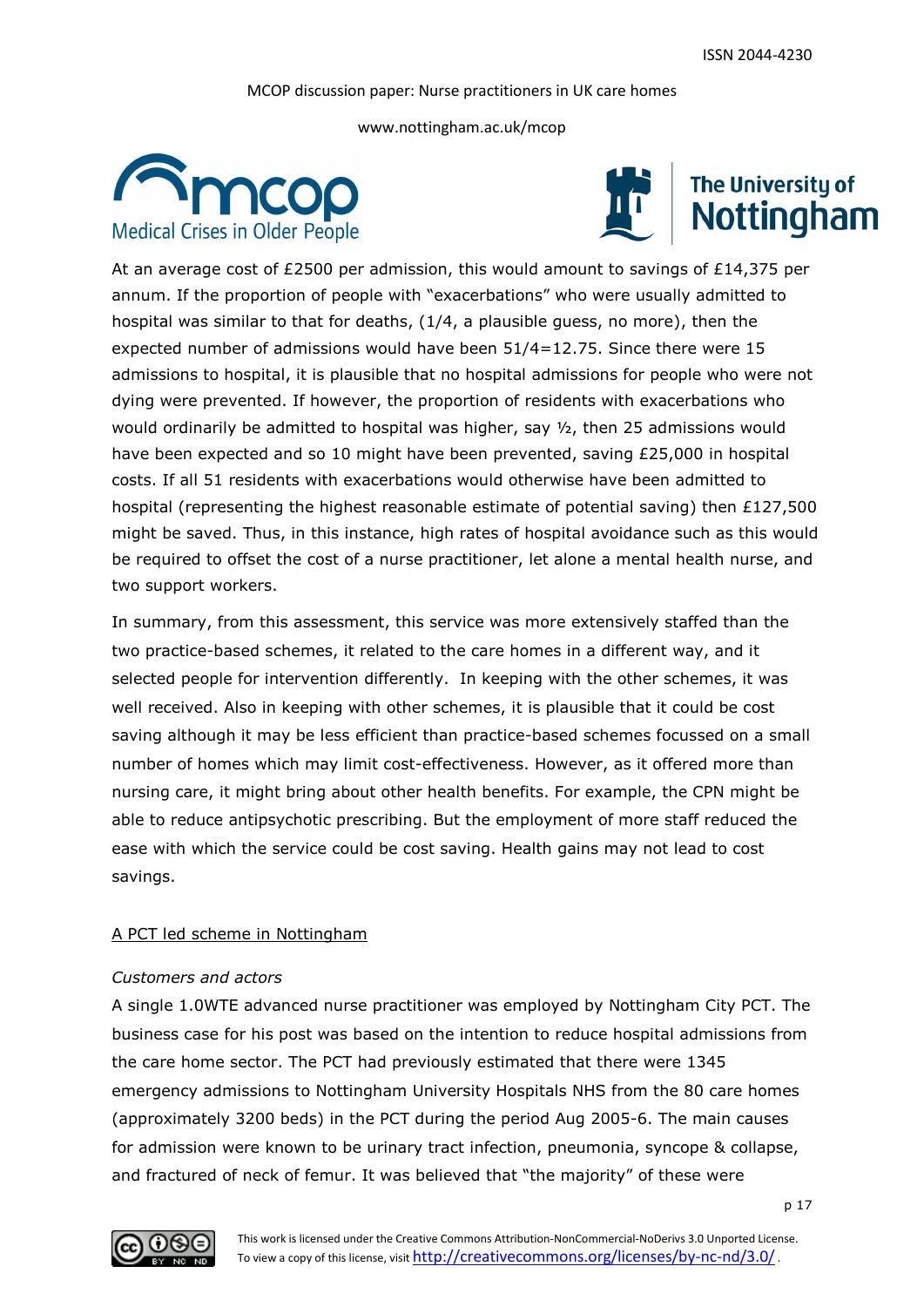www.nottingham.ac.uk/mcop





potentially avoidable, but the basis for this belief was not clear. The PCT had also developed a rapid response team for care homes, which is not discussed in this paper.

At the time of the evaluation, a new advanced nurse practitioner was in post, and so it was not possible to learn directly from the experiences of the previous one, but discussions were had with the commissioning managers. Inevitably, the description of this service was more limited.

The initial plan for the post was to target homes that had high admission rates, and not to target patients based on their data. Residents of Nottingham PCT almost always used one hospital (Nottingham University Hospital NHS Trust) and the hospital administration system of this Trust was examined. These systems were not easily interrogated using a patient"s address as the probe and so the post code for the care homes was used instead. Using this approach, four homes were identified with the highest rates of admission. However, further enquiry showed that using the post code to identify patients from care homes was highly inaccurate, since the post codes were shared with many other households in the vicinity. When a more laborious exercise was undertaken where each admission identified by the post code trawl was checked, a different list of care homes was identified: none of the top four in the second list were identified in the first list. Apparently, when these homes were visited by the nurse practitioner, she still did not feel that this adequately identified the right customers, as the number of admissions appear to reflect the size of the home or its case mix, not its ability to benefit from intervention.

As the problem of targeting care homes that might benefit from intervention by use of care home metrics was being considered, PCT staff were becoming increasingly involved in working with colleagues in the social services dealing with concerns about fulfilling their duties in the protection of vulnerable adults ("safeguarding") including in the residents of care homes. A shift was made to target homes with high rates of safeguarding referrals, as the nurse practitioner felt that these homes demonstrated failings in care that were more likely to benefit from her intervention. Thus, this service targeted homes rather than patients.

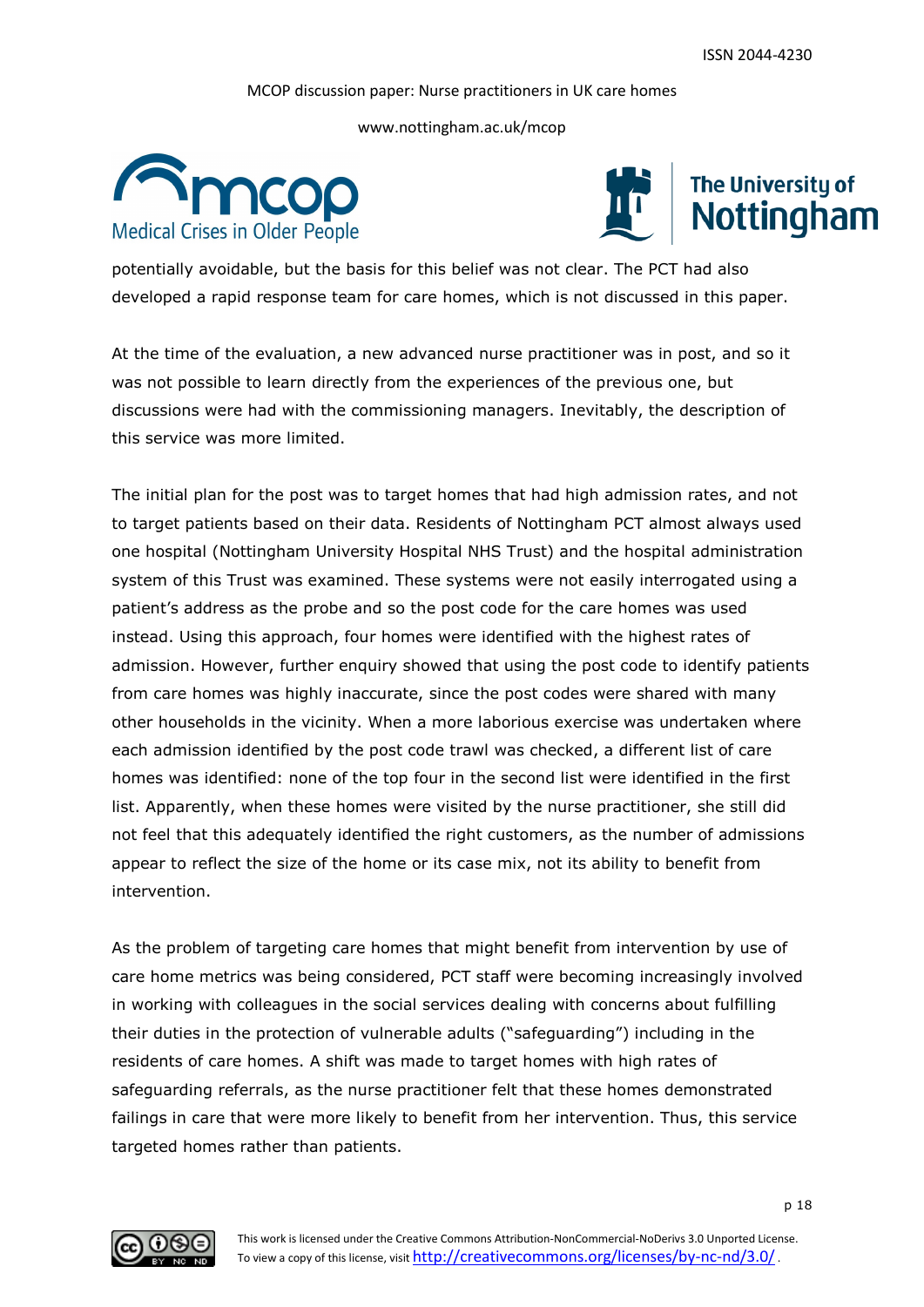www.nottingham.ac.uk/mcop





# *Transformations*

The main role of the advanced nurse practitioner was to facilitate better care through demonstration, education, training and co-ordination, rather than to provide direct patient care through case management. Rather than become an additional part of the routine health care infrastructure, the role of this service was to troubleshoot, with the aim of moving to other homes in due course. A typical example of intervention facilitated in this way by the advanced nurse practitioner was the up-skilling of staff in end of life care. Another area was to improvement the quality of care plans, in the hope that better care plans might lead to better care: it was felt by the advanced nurse practitioner that many care plans held in care homes in which there were concerns were almost useless documents that did not achieve the function of planning care.

No information about the reduction in hospital admissions or other resource use were available, and similarly no further data about improved clinical health outcomes.

# **Discussion**

Advanced nurse practitioners were employed in different ways to provide support to care homes. In this observational study:

- They can be employed by GPs to deal with the workload arising from their care home patients. They can offer their case management approach to provide an alternative to the GP for first line health care.
- They can also be employed by a PCT, and have remit to support PCT objectives such as long term condition management, or be used in targeted way towards areas of policy concern such as homes with high hospital admission rates or safeguarding issues.

Common to both was the use of a skilled nurse practitioner, with considerable community experience and clinical autonomy, and direct patient contact with the use of a thorough nursing assessment. Common to both, despite the different reasons for setting up the services, were an interest in controlling unplanned emergency care and improving the quality of care.

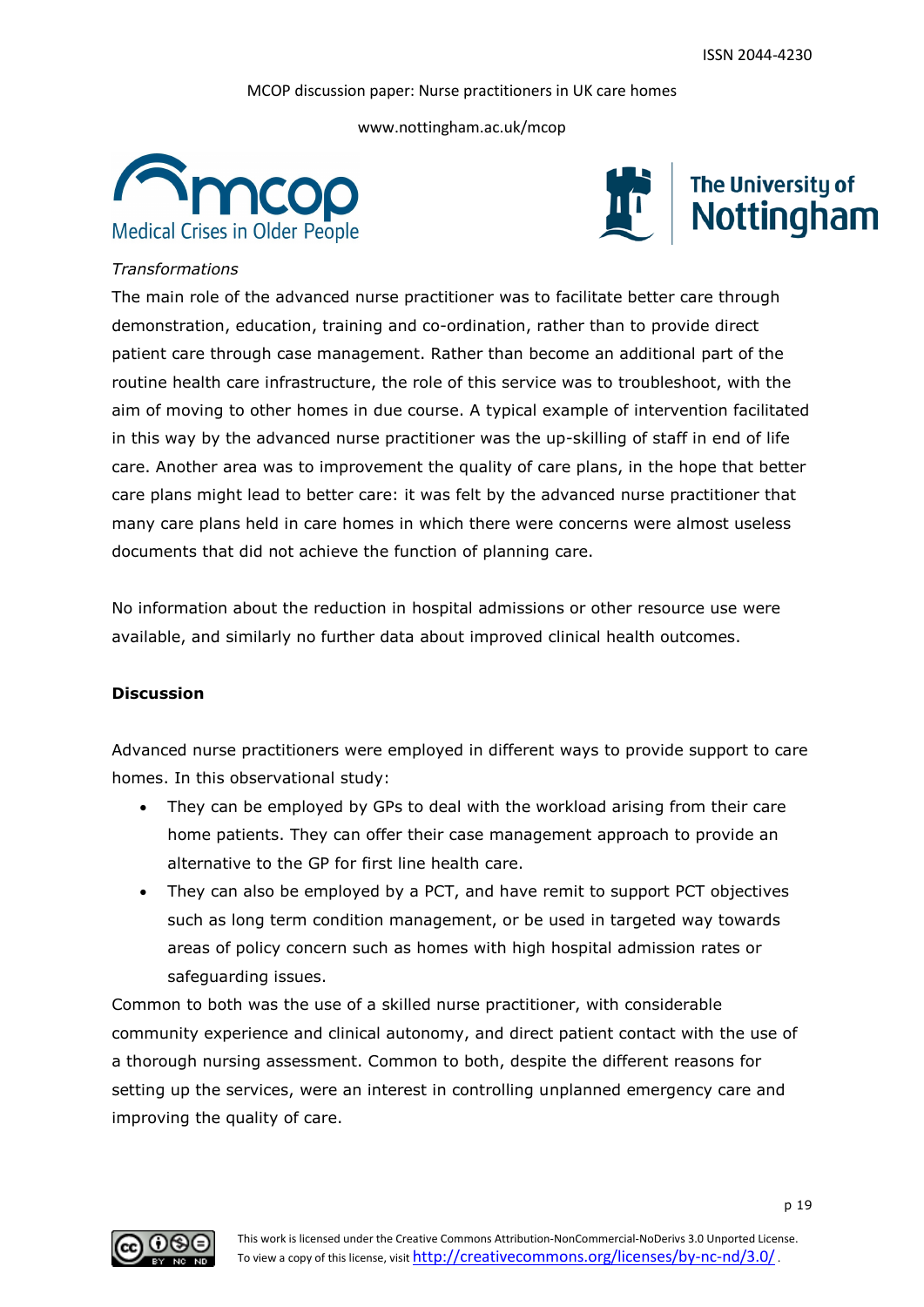www.nottingham.ac.uk/mcop





The services may have different effects upon the health care system. For example, practice-based advanced nurse practitioner services may facilitate the "preferred practice" model of primary care (one practice per home), since care home residents tend to gravitate towards practices providing such services. Preferred practice models are more likely to enable an understanding to develop between the GPs and the care home staff, and for higher quality to result. PCT-based services do not do this.

On the other hand, a potential drawback of the practice based model is that, as it provides input to all residents under a GP in a care home, it will not focus upon those at highest risk and this may limit its cost effectiveness. The PCT based models studied here aimed to focus upon subgroups with the highest needs or at the highest health care priority. The estimates made here, however, indicate that both models could be cost saving through reduction in GP input as well as through reductions in hospital admissions. It must be stressed that in the absence of controlled data from UK studies, these are no more than plausible estimates.

Another observation is that there is so much attention to cost saving in the justification for these schemes, that there has been little attention to clinical benefit. Indeed, "benefit" is often construed to mean a reduction in admissions rather than an improvement in health and well being. The two are not incompatible, but neither are they synonymous. The limited evidence of health gain presented here, mainly in the form of anecdotes, indicate that all these schemes are likely to bring about valuable health gain, even if it is not measured and would be hard to measure.

These pilot schemes may be highly dependent upon the skill of the pioneering clinicians involved. There is a risk that more widespread use of these services might recruit less skilled or less motivated staff, who may not have the skill to replicate the benefits and efficiencies referred to here. The anecdotes reported here attest to a high level of knowledge, judgment, personal effectiveness and skill required.

Practice-based schemes seemed to offer a greater opportunity than PCT-based schemes for partnership working between primary care and the care homes. However in the instances studied here, the development of all schemes was dominated by responding

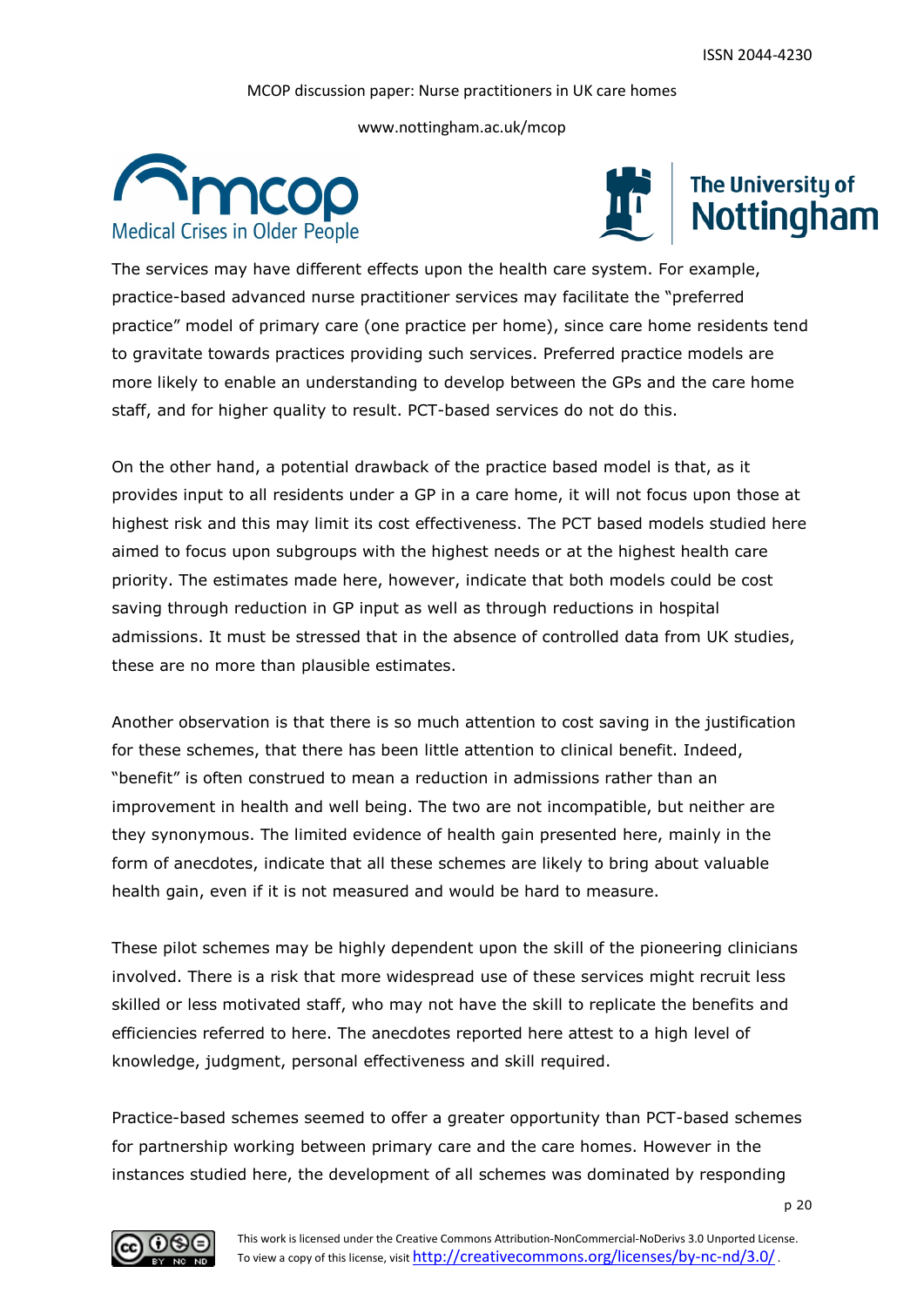www.nottingham.ac.uk/mcop





to health policy, and there was little evidence that the wider needs of care home staff were considered. This does not necessarily mean that there was lack of alignment between the aims of the advance nurse practitioner schemes and the needs of the care homes, as care home staff are also keen to avoid hospital admissions or shorten them, as we have previously noted [7]. Furthermore, in the most successful anecdotes recorded here, there was close collaboration between the advance nurse practitioner and care home staff at a patient level.

Given that advance nurse practitioner schemes appear so promising and common (at least in the Nottinghamshire area) it is noteworthy that there is little evidence of their cost effectiveness n the UK. Most evidence of this role comes from the USA [8], where both the organisation and cost of primary and hospital care differs markedly from the UK. Further controlled studies of nurse practitioner schemes are required and such studies will need to overcome the challenge of measuring any health gain that these services bring about.

# **Acknowledgments**

We would like to thank the people who helped us gather this information including Julieann Gray, Elizabeth Morton, Sammy McKenzie, Patricia Brown, Linda Smith, Jo Williams, Jeff Hassenflug and Sandra Jackson.

This paper presents independent research commissioned by the National Institute for Health Research (NIHR) under its Programme Grants for Applied Research funding scheme (RP-PG-0407-10147). The views expressed in this paper are those of the authors and not necessarily those of the NHS, the NIHR or the Department of Health.

# **References**

- 1. <http://www.nottingham.ac.uk/chs/research/projects/mcop.aspx>
- 2. Donald I, Gladman J, Conroy C, Vernon M, Kendrick E, Burns E. Care home medicine in the UK - in from the cold. [Commentary] Age Ageing 2009: 37(6), 618-20.